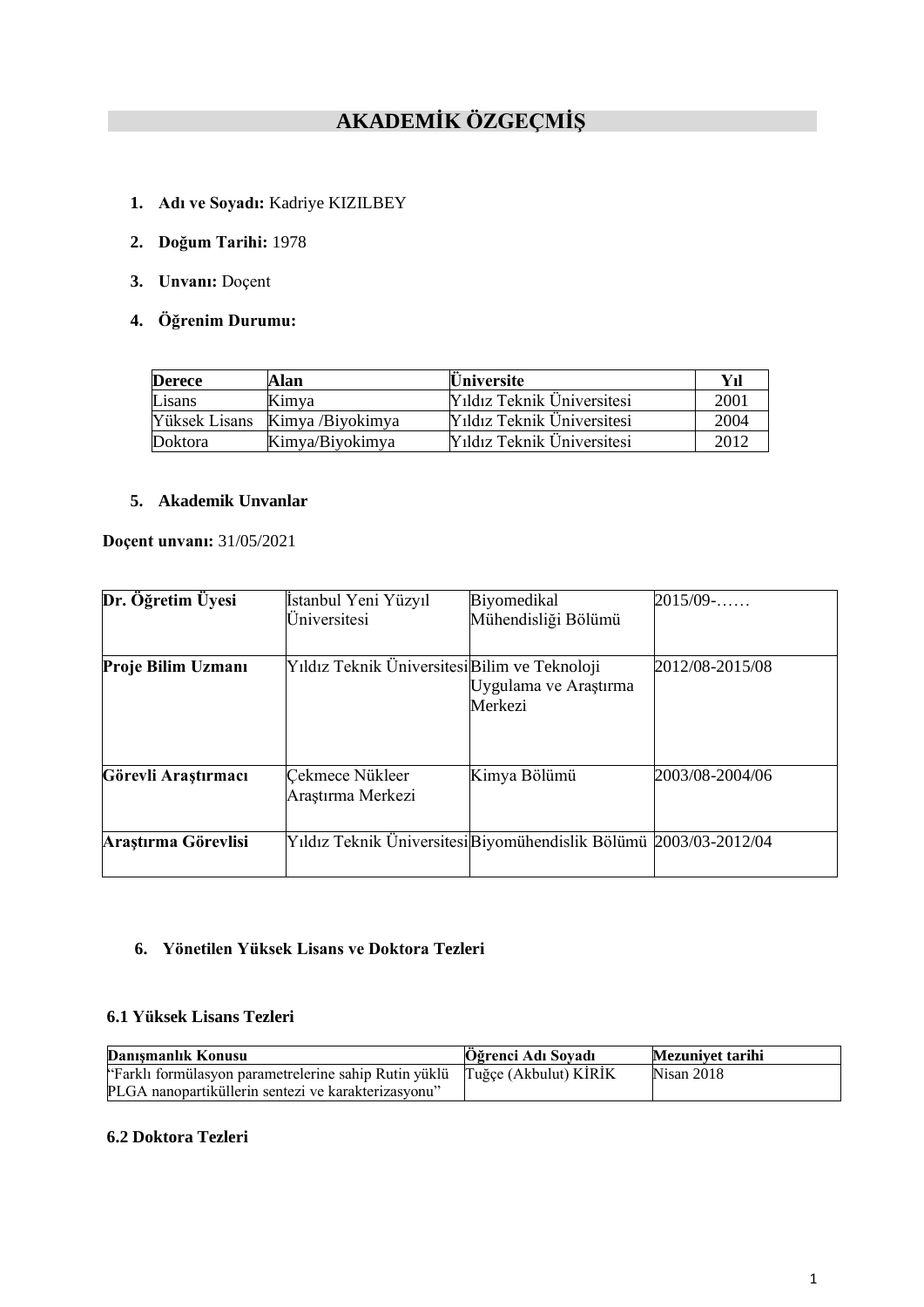## **7. YAYINLAR**

## **7.1 Uluslararası hakemli dergilerde yayınlanan makaleler**

#### **A- SCI Kapsamındaki Dergilerde Yayınlanan Makaleler**

- 1. Mansuroglu B, Kizilbey K, Derman S, Mustafaeva Z, "Protein-Polielektrolit Kompleks ve Konjugatlarının Yüksek Performanslı Sıvı Kromatografi Yöntemi ile İncelenmesi", Turkish Journal of Biochemistry, ISSN 0250-4685, 36: 21-28, 2011.
- **2.** Derman S, Kizilbey K, Mansuroğlu B, Mustafaeva Z, "Poly(N-Vinyl-2-Pyrrolidone-*co*-Acrylic Acid)- Bovine Serum Albumin Complex Formation Studied by HPLC and UV/Vis Spectroscopy" Romanian Biotechnological Letters, ISSN 1224-5984, 17: 7408-7417, 2012.
- **3.** Kizilbey K, Ozdemir Z A, Mustafaeva Z, "Synthesis and Characterization of Antigenic Melanoma Cancer Peptides for Anti-cancer Drug Design", Fresenius Enviromental Bulletin, ISSN 1018-4619, 21: 2112-2119, 2012.
- **4.** Kizilbey K., Derman S., Mustafaeva Z., Poly(N-vinyl-2-pyrrolidone-co-acrylic acid): Comparing of "Traditional Heating" and "Microwave-Assisted" Free Radical Polymerization, Journal of the Chemical Society of Pakistan, 35 (6), 110, 2013.
- **5.** Derman S, Kizilbey K, Mansuroğlu B, Mustafaeva Z, "Synthesis and Characterization of Canine Parvovirus (CPV) VP2 W-7L-20 Synthetic Peptide For Synthetic Vaccine" Fresenius Enviromental Bulletin, ISSN 1018-4619, Volume 23 – No 2a. 2014.
- **6.** Karaman S, Mansuroğlu B, Kızılbey K, Derman S, Hazar, A B, "Selenium Status in Blood, Urine and Hair Samples of Newly Diagnosed Pediatric Cancer Patients", Turkish Journal of Medical Sciences, 45(2), 329-334, 2015.
- **7.** Mansuroğlu B, Derman S, Yaba A, Kızılbey K, "Protective Effect of Chemically Modified SOD on Lipid Peroxidation and Antioxidant Status in Diabetic Rats", International Journal of Biological Macromolecules, 72, 79-87, 2015.
- **8.** Serap Derman, Zeynep Mustafaeva Akdeste, Sezen Canim Ates, Banu Mansuroglu , Kadriye Kizilbey , Melahat Bagirova, Adil Allahverdiyev, "The Study of Synthetic Peptide Loaded PLGA Nanoparticles Cytotoxicity in vitro", Fresenius Environmental Bulletin, Volume 26 – No. 2a/2017, pages 1646-1653.
- **9.** Kizilbey K., Mansuroğlu B, Serap Derman, Mustafaeva Z., "An In vivo study: Adjuvant activity of poly-n-vinyl-2-pyrrolidone-co-acrylic acid on immune responses against Melanoma synthetic peptide", BIOENGINEERED, VOL. 9, NO. 1, 134–143, 2018, doi: 10.1080/21655979.2017.1373529.
- **10.** Kızılbey K., "Optimization of Rutin-Loaded PLGA Nanoparticles Synthesized by Single-Emulsion Solvent Evaporation Method" ACS Omega, 4, 555−562, DOI:10.1021/acsomega.8b02767, 2019.
- **11.** Mansuroğlu B., Kızılbey K., Poyraz F.Ş., Yurttaş Z., Fuerkaiti S.N., Abaoğlu İ.Y. and Başat H.N., "Chitosan/dextran sulphate sodium hydrogels for wound healing material: preparation, characterisation and in vitro evaluation" Materials Technology-Advanced Performance Materials, 03 Aug 2020, DOI: 10.1080/10667857.2020.1800297.
- **12.** Mansuroğlu B, Derman S, Kızılbey K, Canım Ateş S and Mustafaeva Akdeste Z, Synthetic peptide vaccine for Foot-and-Mouth Disease: synthesis, characterization and immunogenicity, Turkish Journal of Biochemistry, [https://doi.org/10.1515/tjb-2020-0110,](https://doi.org/10.1515/tjb-2020-0110) online basım: 17 Aug 2020.

#### **B- SCI Kapsamında Olmayan Uluslararası Dergilerde Yayınlanan Makaleler**

- **1.** Kirik T., Kızılbey K., "Rutin yüklü PLGA Nanopartiküller; Farklı Yöntemler Kullanılarak Sentezi ve Karakterizasyonu" Iğdır Üniversitesi Fen Bilimler Enstitü Dergisi, ISSN: 2146-0574, 9(2): 922-932, 2019.
- **2.** Hazar Yoruç A.B., Kızılbey Atıcı K., Karaul A., Çakmakcıoğlu Ö., "Effects of curing systems and light units on cytotoxicity of dental composites" International Journal of Engineering Research & Science (IJOER), ISSN: 2395-6992, Vol-2 (4), 117-126, Nisan 2016.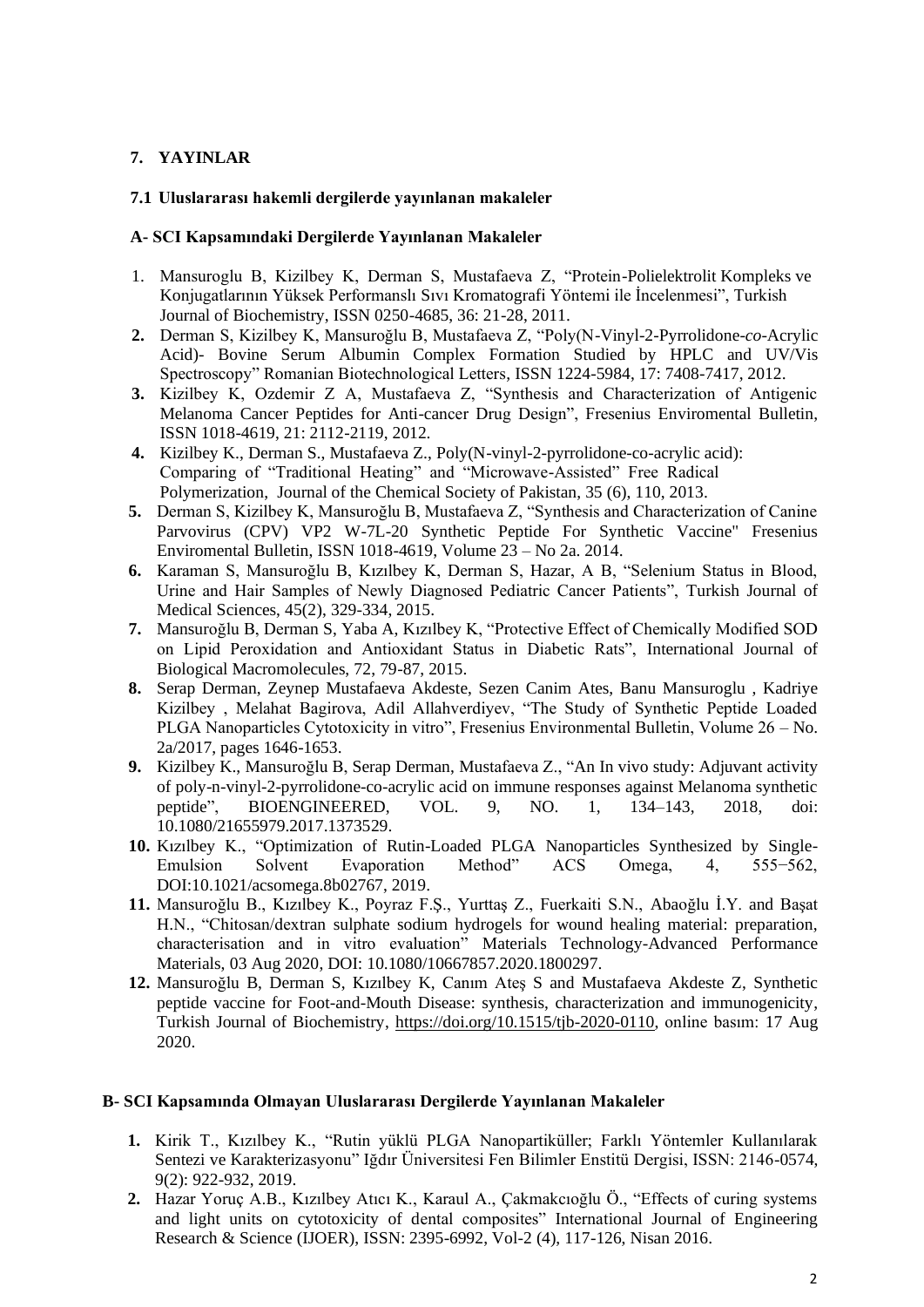- **3.** Kızılbey K., Mansuroglu B., Derman S., Mustafaeva Akdetse Z. "Conjugation of BSA Protein and VP/AA Copolymers", International Journal of Natural and Engineering Sciences, ISSN:1307-1149, 3(2):36-40, 2009
- **4.** Mansuroglu B., Derman S., Kızılbey K., Mustafaeva Akdetse Z. "Investigation of Protein and Polymer as a Carrier on Immune System", International Journal of Natural and Engineering Sciences, ISSN:1307-1149, 3(2):32-35, 2009

#### **7.2 Uluslararası bilimsel toplantılarda sunulan ve bildiri kitabında (Proceeedins) basılan bildiriler**

- **1.** K. Kızılbey, G. Yüce, G. Dörter, İ. Güçlü, D. Dalcı, S. Bayülken, M. Mustafaev; "Effect of Radiation on the Human Lymphocyte cells in the presence of synthetic polyanions", XII. International Biomedical Science and Technology Symposium-İzmir, 20-23 Eylül 2005. (Sözlü sunum).
- **2.** G. Yüce, K. Kızılbey, G. Dörter, İ. Güçlü, D. Dalcı, S. Bayülken, M. Mustafaev; "Effect of Radiation on the Lymphocyte Cells in Blood in the Presence of Synthetic Polyanions" Biyomühendislik; Problemler ve Perspektifler Çalıştayı 20–23 Ekim 2004, İstanbul. (Poster sunum).
- **3.** Derman S., Kizilbey K., Akdeste Z., "HPLC and UV Study of Water Soluble and Insoluble Complexes of Human Serum Albumin with Copolymer of VP/AA", 34th FEBS Congress, 4-9 July 2009, Prague, Czech Republic.
- **4.** Derman S., Kizilbey K., Mansuroglu B., Akdeste Z., "Spectroscopic investigation of Protein-Anionic Polyelectrolyte Complexes and Conjugates", 34th FEBS Congress, 49 July 2009, Prague, Czech Republic.
- **5.** Derman S., Kizilbey K., Akdeste Z., "Covalent Conjugation of ß-Estradiol with Polymers by using Thionyil Chloride Methods", 34th FEBS Congress, 4-9 July 2009, Prague, Czech Republic.
- **6.** Kizilbey K., Derman S., Mustafaeva Akdeste Z., "Progesterone-Containing Polyelectrolyte Complexes", 34th FEBS Congress, 4-9 July 2009, Prague, Czech Republic.
- **7.** Kizilbey K., Derman S., Mansuroglu B., Mustafaeva Akdeste Z., "HPLC Investigations of Bovine Serum Albumin-VP/AA Copolymer Complexes and Conjugates", 34th FEBS Congress, 4-9 July 2009, Prague, Czech Republic.
- **8.** Mansuroglu B., Derman S., Kizilbey K., Akdeste Z., "Adjuvant Properties of Polyelectrolytes", 34th FEBS Congress, 4-9 July 2009, Prague, Czech Republic.
- **9.** S.Canim, K.Kizilbey, Z.Akdeste, Poly-2-Hydroxyethylmethacrilate Polymeric Gels Synthesis with Different Structured Hydroxyapatite, 34th FEBS Congress, 4-9 July 2009, Prague, Czech Republic.
- **10.** Derman S., Kizilbey K., Akdeste Z., "Synthesis and Characterization of ß-Estradiol-Polyelectrolyte Conjugates", EPF'09 European Polymer Congress, 12-17 July 2009, Graz, Avusturya.
- **11.** Derman S., Kizilbey K., Mustafaeva Akdeste Z., "Synthesis and Characterization of Acrylic acid-N-Vinyl-2-Pyrrolidone Copolymers via Traditional Methods", EPF'09 European Polymer Congress, 12-17 July 2009, Graz, Avusturya.
- **12.** Derman S., Kizilbey K., Akdeste Z., "Investigation of Water Soluble and Insoluble Complexes of Human Serum Albumin with Copolymer of VP/AA", EPF'09 European Polymer Congress, 12-17 July 2009, Graz, Avusturya.
- **13.** Kizilbey K., Derman S., Akdeste Z., "Investigation of Water Soluble and Insoluble Complexes of Bovine Serum Albumin with VP/AA Copolymer ", EPF'09 European Polymer Congress, 12- 17 July 2009, Graz, Avusturya.
- **14.** Kizilbey K., Derman S., Mustafaeva Akdeste Z., "Ternary Polyelectrolyte Complexes Containing Progesterone", EPF'09 European Polymer Congress, 12-17 July 2009, Graz, Avusturya.
- **15.** Kizilbey K., Derman S., Saricay Y., Mustafaeva Akdeste Z., "Synthesis of N-Vinyl-2pyrrolidone/acrylic acid (VP/AA) Copolymers by Using Microwave Method", EPF'09 European Polymer Congress, 12-17 July 2009, Graz, Avusturya
- **16.** S.Canim, K.Kizilbey, Z.Akdeste, The Synthesis and Modification of Poly-2Hydroxyethylmethacrilate Polymeric Gels with Different Structured Hydroxyapatite, EPF'09 European Polymer Congress, 12-17 July 2009, Graz, Avusturya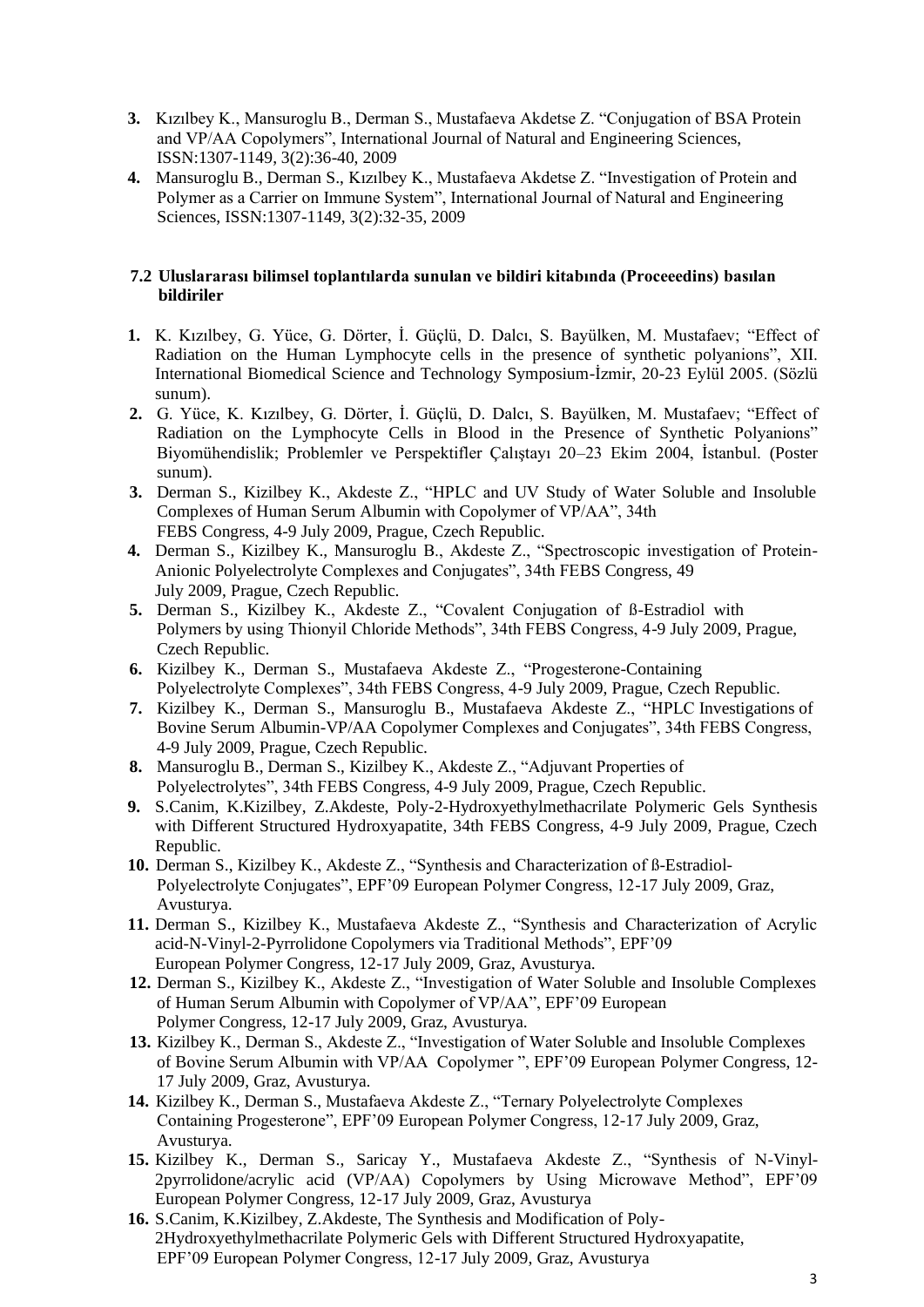- **17.** [Mansuroglu B., D](http://apps.isiknowledge.com/DaisyOneClickSearch.do?product=WOS&search_mode=DaisyOneClickSearch&doc=1&db_id=&SID=V1H54jccGCHLBDM2dN8&name=Mansuroglu%20B&ut=000256633300482&pos=1&cacheurlFromRightClick=no)erman [SA., B](http://apps.isiknowledge.com/DaisyOneClickSearch.do?product=WOS&search_mode=DaisyOneClickSearch&doc=1&db_id=&SID=V1H54jccGCHLBDM2dN8&name=Derman%20SA&ut=000256633300482&pos=2)attal [YB., K](http://apps.isiknowledge.com/DaisyOneClickSearch.do?product=WOS&search_mode=DaisyOneClickSearch&doc=1&db_id=&SID=V1H54jccGCHLBDM2dN8&name=Battal%20YB&ut=000256633300482&pos=3)izilbey [K., M](http://apps.isiknowledge.com/DaisyOneClickSearch.do?product=WOS&search_mode=DaisyOneClickSearch&doc=1&db_id=&SID=V1H54jccGCHLBDM2dN8&name=Kizilbey%20K&ut=000256633300482&pos=4)ustafaeva Z., ["The](http://apps.isiknowledge.com/full_record.do?product=WOS&search_mode=GeneralSearch&qid=2&SID=V1H54jccGCHLBDM2dN8&page=1&doc=1&cacheurlFromRightClick=no) fluorescence study of covalent conjugation of peptide epitopes of foo[t-and-mouth](http://apps.isiknowledge.com/full_record.do?product=WOS&search_mode=GeneralSearch&qid=2&SID=V1H54jccGCHLBDM2dN8&page=1&doc=1&cacheurlFromRightClick=no) [disease virus \(FMDV\) with](http://apps.isiknowledge.com/full_record.do?product=WOS&search_mode=GeneralSearch&qid=2&SID=V1H54jccGCHLBDM2dN8&page=1&doc=1&cacheurlFromRightClick=no)  [anionic polyelectrolytes and bovine serum albumin", 3](http://apps.isiknowledge.com/full_record.do?product=WOS&search_mode=GeneralSearch&qid=2&SID=V1H54jccGCHLBDM2dN8&page=1&doc=1&cacheurlFromRightClick=no)3rd FEBS Congress, Atina, Yunanistan, 28 Haziran-3 Temmuz, 2008.
- **18.** Kizilbey K., Mustafaeva Z., "Interactions between Polyacrylic acid and Peptide Epitope of Melanoma Cancer" 16th International Biomedical Science & Technology Symposium, BIOMED 2010, 29 September-2 October 2010, İstanbul, Türkiye.
- **19.** Kizilbey K., Derman S., Mustafaeva Z., "Chromatographic Investigation of P(VP-co-AA)- Melanoma Peptide Conjugates" 16th International Biomedical Science & Technology Symposium, BIOMED 2010, 29 September-2 October 2010, İstanbul, Türkiye.
- **20.** Kizilbey K., Mansuroğlu B., Mustafaeva Z., "Water-Soluble Polymeric Bioconjugates and Complexes of Melanoma Cancer Peptide Epitope and Their Immunogenecity" 16th International Biomedical Science & Technology Symposium, BIOMED 2010, 29 September-2 October 2010, İstanbul, Türkiye.
- **21.** Mansuroğlu B., Derman S., Yaba A., Kızılbey K., "Chemically modified superoxide dismutase prevents lipid peroxidation and improve antioxidant status in streptozotocin-induced diabets" 3rd International Molecular Biology and Biotechnology Congress,02-06 June,2014, Bosnia and Herzegovina.
- **22.** Mansuroğlu B., Derman S., Kizilbey K., Mustafaeva Z. "Synthesis and physiochemical characterisation of hemoglobin anionic polyelectrolyte conjugates" 35th FEBS Congress, 26 June-1 July 2010, Sweden.
- **23.** Derman S., Mansuroğlu B., Yaba A., Kızılbey K., "Synthesis and biological evaluation of superoxide dismutase enzyme modified by carboxymethylcellulose" 3rd International Molecular Biology and Biotechnology Congress,02-06 June,2014, Bosnia and Herzegovina.
- **24.** Kirik T., Kizilbey K, "Loading pharmaceutically active agent Rutin into PLGA nanoparticles by different methods", 4th International Congress for Applied Biological Sciences, Sözlü sunum, 3-5 Mayıs 2018, Eskişehir, Türkiye.
- **25.** Kizilbey K., "Rutin Yüklü PLGA Nanopartiküllerinin Biyolojik Değerlendirmesi", International Eurasian Conference on Science, Engineering and Technology (EurasianSciEnTech 2018), Sözlü sunum, 22-23 Kasım 2018 Ankara, Türkiye.
- **26.** Kizilbey K., "Flavonoidlerin Biyoyararlanımlarını Arttırmaya Yönelik Model Çalışma: Rutin Yüklü Kitosan Nanopartiküllerinin Sentezi ve Karakterizasyonu" 4th International Scientific Research Congress (UBAK2019), Sözlü sunum, 14-17 Şubat 2019, Yalova, Türkiye.

## **7.3 Yazılan uluslararası kitaplar veya kitaplarda bölümler**

- **1.** Kadriye Kızılbey, Nelisa Türkoğlu, Fatma Ceren Kırmızıtaş "Immune System Modulations in Cancer Treatment: Nanoparticles İn İmmune Therapy" in the book "Cell Interaction - Regulation of Immune Responses, Disease Development and Management Strategies," ISBN 978-1-83968-417-3, 18 Kasım 2020.
- **2.** Nelisa Laçin Türkoğlu, Kadriye Kızılbey, Aysu Aydınoğlu, "Cardiovascular Tissue Engineering: Biomaterials, Stem Cells and Biomolecules In Cardiac Tissue Engineering", in the book "Encyclopedia of Biomedical Polymers and Polymeric Biomaterials", Taylor and Francis, Haziran 2016, DOI: 10.1081/E-EBPP, ISBN: 1-4398-9879-0; eISBN: 1-4665-0179-0
- **3.** Nelisa Türkoğlu Laçin, Kadriye Kızılbey and Banu Mansuroğlu, "Use of Biomaterials and Biomolecules for the Prevention of Restenosis" in the book "Muscle Cell and Tissue" edited by Kunihiro Sakuma , InTech, Eylül 2015, ISBN 978-953-51-2156-5.
- **4.** Nelisa Laçin Türkoğlu, Kadriye Kızılbey, "Nanoparticles as non-viral transfection agents", Handbook of nanoparticles, Springer International Publishing, Mayıs 2015, DOI:10.1007/978-3-319-13188-7\_40-1, Online ISBN: 978-3-319-13188-7.

#### **7.4 Ulusal hakemli dergilerde yayımlanan makaleler**

- **1.** Derman S., Kızılbey K., Mustafaeva Akdetse Z. "Polymeric nanoparticles", Review Paper/Derleme Makalesi, Sigma Mühendislik ve Fen Bilimleri Dergisi, 31, 109-122, 2013.
- **2.** Kızılbey K. ve Mustafaeva Akdetse Z. "Melanoma Kanseri" Sigma Mühendislik ve Fen Bilimleri Dergisi, 31, 555-569, 2013.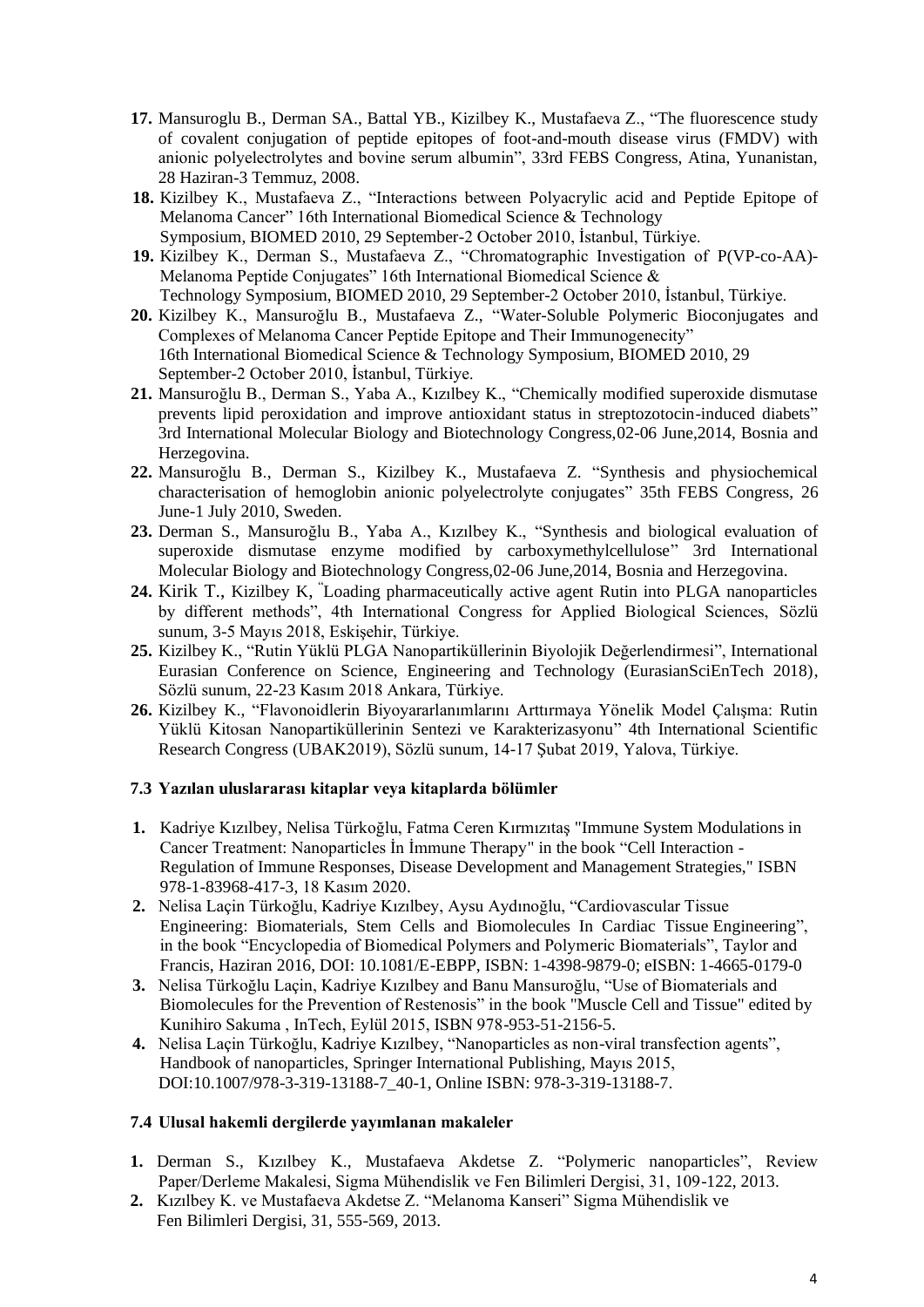**3.** Beyoğlu G, Araç Ö, Taşkın D, Pelit Arayıcı P, Kızılbey K, Derman S, "Rutin Yüklü Kitosan Nanopartiküllerinin Sentezi, Karakterizasyonu ve Antioksidan Aktivitesinin Değerlendirilmesi", Eurasian Journal of Biological and Chemical Sciences, Kabul tarihi:1 Aralık 2020.

## **7.5 Ulusal bilimsel toplantılarda sunulan ve bildiri kitabında basılan bildiriler**

- **1.** K. Kızılbey, G. Yüce, G. Dörter, S. Bayülken, M. Mustafaev "Anyonik Polielektrolitler Varlığında Radyasyonun Lenfosit Hücler Üzerine Etkilerinin İncelenmesi" XIX. Ulusal Kimya Kongresi, , 30 Eylül - 04 Ekim 2005, Kuşadası. (poster sunum).
- **2.** Kadriye Atıcı, Deniz Dalcı, İnci Güçlü, Güneş Dörter, Günay Yüce, Seval Bayülken, M. Köksal, M. Mustafaev, "Sentetik Polianyonlar Üzerine Radyobiyolojik Çalışmalar", XVII. Ulusal Kimya Kongresi, 5 - 9 Temmuz 2004, Kars. (poster sunum).
- **3.** Günay Yüce, Güneş Dörter, İnci Güçlü, Deniz Dalcı, Kadriye Atıcı, Seval Bayülken, M. Köksal, M. Mustafaev, "PAA-Cu2+ Komplekslerinin Radyoprotektif Özelliklerinin Sitogenetik Yöntemlerle İncelenmesi" , XVII. Ulusal Kimya Kongresi, 5 - 9 Temmuz 2004, Kars. (poster sunum).
- 4. Derman S., Kızılbey K., Mansuroğlu B., Budama Battal Y., Mustafaeva Akdetse Z., "BSA Proteini ile VP/AA Kopolimer Konjugatlarının Bağlanma Oranlarının Saptanması" IV. Ulusal Biyomühendislik Kongresi, 15-18 Ekim 2008, İzmir
- **5.** Kızılbey K., Mansuroğlu B., Derman S., Budama Battal Y., Akdetse Z. "BSA Proteininin VP/AA Kopolimeri ile Konjugasyonu" IV. Ulusal Biyomühendislik Kongresi, 15-18 Ekim 2008, İzmir
- **6.** Mansuroğlu B., Derman S., Kızılbey K., Mustafaeva Akdetse Z. "Protein ve Polimerlerin İmmün Sistem Üzerinde Etkisinin İncelenmesi" IV. Ulusal Biyomühendislik Kongresi, 15-18 Ekim 2008, İzmir
- **7.** Kızılbey K., Mansuroğlu B., Derman S., Budama Battal Y., Mustafaeva Akdetse Z., "Sığır Serum Albuminin Vinilpirolidon/Akrilik Asit Kopolimeri ile Konjugasyon Mekanizmasının İncelenmesi" XXII. Ulusal Kimya Kongresi, 06-10 Ekim 2008, Kıbrıs.
- **8.** Kızılbey K., Derman S., Özdemir Z. Ö., Sarıçay Y., Mustafaeva Akdetse Z., "Vinilpirolidon/Akrilik Asit Kopolimerinin Klasik Yöntemle ve Mikrodalga Destekli Sentezi" XXII. Ulusal Kimya Kongresi, 06-10 Ekim 2008, Kıbrıs.
- **9.** Derman S., Kızılbey K., Budama Battal Y., Sarıçay Y., Dalgakıran E., Akdetse Z., "Spektroskopik ve Kromatografik Yöntemlerle Polianyon-Protein Komplekslerinin İncelenmesi" XXII. Ulusal Kimya Kongresi, 06-10 Ekim 2008, Kıbrıs.
- **10.** Derman Acar S., Kızılbey K., Budama Battal Y., Sarıçay Y., Dalgakıran E., Akdeste Z., "Polistrien Sodyum Sülfonat-Bovine Serum Albumin Komplekslerinin Spektroskopik ve Kromatografik Yöntemlerle İncelenmesi", 2. Ulusal Polimer Bilim ve Teknolojisi Kongresi ve Sergisi, 30 Nisan-2Mayıs 2008, Şanlıurfa.
- **11.** Derman Acar S., Kızılbey K., Budama Battal Y., Akdetse Z. "Suda Çözünür Polisakkarit-Protein Komplekslerinin Oluşturulması ve Karakterizasyonu", 2. Ulusal Polimer Bilim ve Teknolojisi Kongresi ve Sergisi, 30 Nisan-2Mayıs 2008, Şanlıurfa.
- **12.** Özdemir Z. Ö., Kızılbey K., Acar S., Sarıçay Y., Akdetse Z. "Vinilpirilidon/Akrilik Asit Kopolimerinin Mikrodalga Destekli Sentezi", 2. Ulusal Polimer Bilim ve Teknolojisi Kongresi ve Sergisi, 30 Nisan-2Mayıs 2008, Şanlıurfa.
- **13.** Sarıçay Y., Acar S., Özkan Ö., Kızılbey K., Budama Battal Y., Akdeste Z., Mustafaev M., "Nano Yapılı BSA-Dekstran Sülfat Komplekslerinin Oluşturulması ve Karakterizasyonu" 21. Ulusal Kimya Kongresi, 23-27 Ağustos 2007, Malatya.
- 14. Kizilbey K., Mustafaeva Akdeste Z., "Melanoma Kanseri Tümör Proteini Peptid Epitopu İle Poliakrilik Asit Konjugasyon Mekanizmasının İncelenmesi" Kromatografi 2010 Kongresi, 16-19 Haziran 2010, Erzurum
- 15. Derman S., Özkan Ö., Kızılbey K., Mansuroğlu B., Mustafaeva Z. "BSA-Dekstran Sülfat Komplekslerinin Yüksek Basınçlı Sıvı Kromatografi Sistemi İle İncelenmesi" Kromatografi 2010 Kongresi, 16-19 Haziran 2010, Erzurum
- 16. Mansuroğlu B., Kızılbey K., Derman S., Mustafaeva Z. "Yüksek Basınçlı Sıvı Kromatografisi ile Sığır Serum Albumin-Vinil Pirolidon/Akrilik Asit Kopolimerinin Kompleks ve Konjugatlarının İncelenmesi" Kromatografi 2010 Kongresi, 16-19 Haziran 2010, Erzurum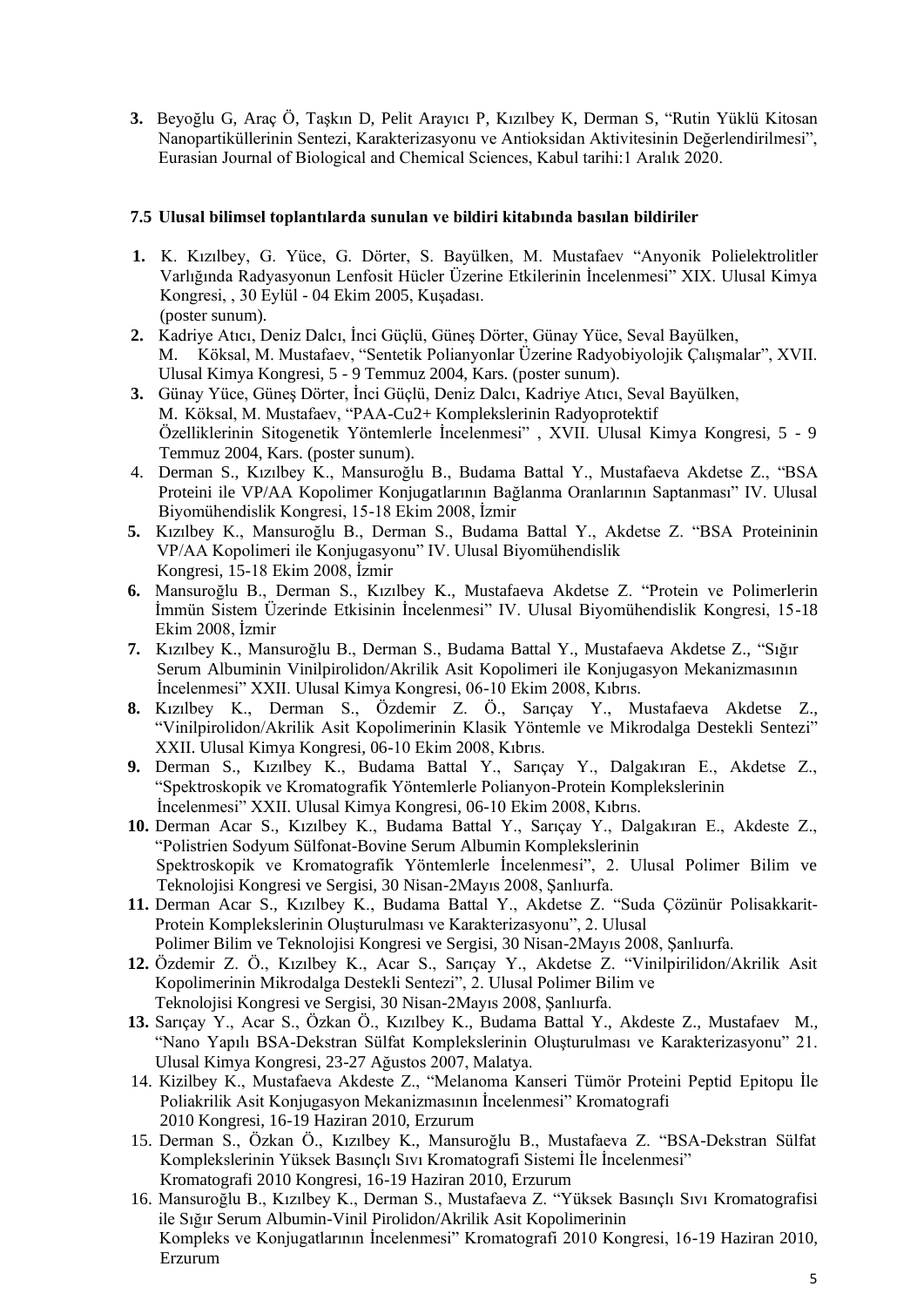17. Hazar Yoruç A.B., Taşeli T, Atıcı Kızılbey K. "Geleneksel ve Yeni Metod ile Yapıştırma Porselen Lamine Venerlerde Kenar Adaptasyonunun İncelenmesi", (Sözlü Sunum), BİYOMUT Kongresi, 2012, İstanbul.

## **7.6 Diğer Yayınlar**

## **8. Projeler**

- Merkezi Araştırma Laboratuvarı Projesi, Kalkınma Bakanlığı Projesi, 2011- DPT-06-0401, 2011- 2014.
- Streptozotocin (STZ) ile diyabet oluşturulan sıçanlarda kimyasal olarak modifiye edilmiş Süperoksit Dismutazın (SOD) antioksidatif özelliklerinin incelenmesi ve geliştirilmesi, Y.T.Ü. Araştırma Fonu GEP Projesi, 2010-07- 04-GEP01
- Çocukluk Çağı Maligniteleri ile Hastanın Kan, Saç, İdrar, Tükürük ve Beyin Omurilik Sıvısı örneklerindeki Metal Seviyeleri Arasındaki İlişkinin İncelenmesi, Y.T.Ü. Araştırma Fonu KAP Projesi, 2012-17-01-KAP06, 2012- 2014.
- Melanoma Hastalğını Oluşturan Sentetik Peptidlerin Poliakrilikasit ve Kopolimerleri ile Konjugasyonu, Y.T.Ü. Araştırma Fonu DOP Projesi, 29-07- 04-DOP01
- Fonksiyonel Biyopolimer Sistemler, DPT Projesi, Proje No: 23-DPT-01-02-01, 2003-2006.
- Fonksiyonel Polimer –Peptid Konjugatları, Y.T.Ü. Araştırma Fonu Projesi, 2003-2005.
- Aşı Uygulama Amaçlı Polimer-Peptid Konjugatlarının Geliştirilmesi, DPT Projesi, Proje No: 23-DPT-07-04-02, 2004-2007.
- Diş Restorasyon malzemelerinin Üretilmesi, DPT, 2004-2006
- Biyomedikal Malzemeler ve Yapay Dokular, Proje No: 25-DPT-0704-01, 2004-2012
- Alfa Amilaz ve Horseradish Peroxidase Enzimlerinin Polisakkarid Konjugatları", Y.T.Ü. Araştırma Fonu Projesi, 23-01-02-04, 2003-2006.
- Mucor Miehei Rennetin Kimyasal Modifikasyonu, Y.T.Ü. Araştırma Fonu Projesi, 21-01-02-03, 2001-2004.

#### **9. İdari Görevler**

| <b>Üniversite</b>        | Birim                                                              | Görev                                | Tarih |
|--------------------------|--------------------------------------------------------------------|--------------------------------------|-------|
| Yeni Yüzyıl Üniversitesi | Fen Bilimleri Enstitüsü                                            | Enstitü Müdür Yardımcılığı 2015-2019 |       |
| Yeni Yüzyıl Üniversitesi | Biyomedikal Mühendisliği Bölüm Başkan Yardımcılığı 2015-<br>Bölümü |                                      |       |

## **10. Bilimsel Kuruluşlara Üyelikleri**

Türk Biyokimya Derneği

## **11. Ödüller**